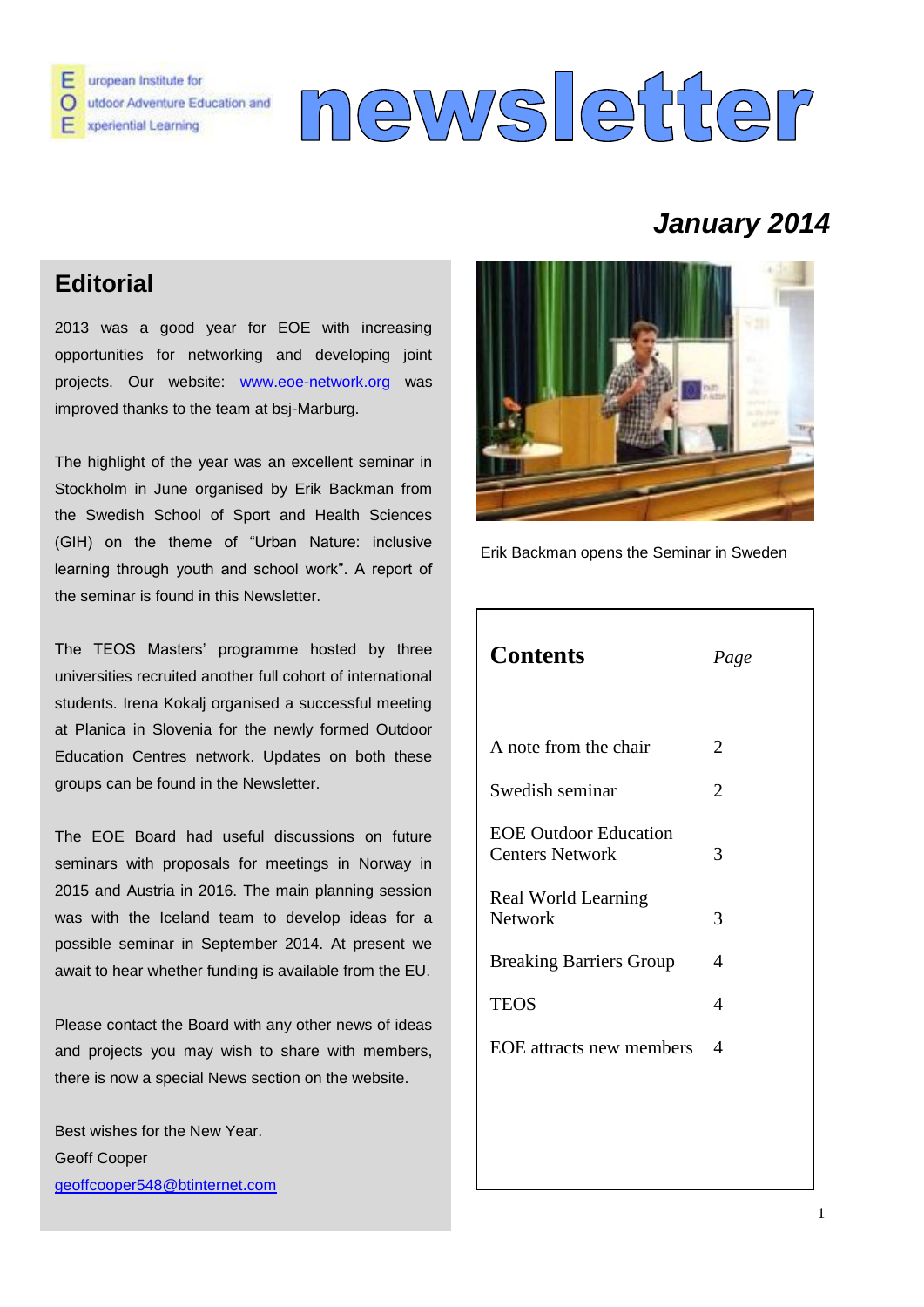#### **A note from the chair of EOE**

I took up the role of chairing the EOE last year and will be working with the committee for the next few years. I am a reader in Outdoor Studies at the University of Cumbria in England and an educational advisor. Currently I lecture on the MA TEOS and I am part of a team evaluating the value and impact of residentials as an integrated aspect of school pedagogy. My first EOE event was in Tornio, Finland in 1995. Since then I have been to roughly half the 13 seminars so I will have met many of you.

We have much work to do. The EOE seminar programme continues to be busy with plans for Iceland (2014), Norway (2015) and a 25 year anniversary gathering in Austria (2016). We plan to add more electronic publications to our website from these events and other projects. The new website is a great asset thanks to the hard work of our member BSJ in Germany. We plan to keep this growing as a resource as well as a central point for members to network with each other.

During the coming years we will do our best to support the flourishing projects such as Breaking Barriers, European Network of Outdoor Centres and TEOS established by members and to encourage other collaborations as they emerge. One challenge will be finding new ways to fund our activities in the changing EU arrangements.

Can I take this opportunity to wish you all the best in your work outdoors in 2014.

#### Chris Loynes

# **Swedish seminar sets high standards.**

96 delegates from 14 countries met in Stockholm in June for a stimulating seminar on "Urban Nature" organised by Erik Backman of GIH. It was an excellent venue next to the 1912 Olympic stadium and delegates were introduced to the strong traditions in Sweden linking outdoor sports, education and nature.

The programme was well planned to include keynote speakers and parallel presentations describing current research, philosophy and methodology. There were practical workshops and three excellent afternoon options on parkour, kayaking and a cultural landscape tour by bicycles.

Accommodation was at the hostel Af Chapman on Skeppsholmen, some participants sleeping on board the 1888 square-rigged ship in the harbour. From here it was a pleasant 40 minute perambulation (with the options of bike or bus) to the conference venue.

Steve Bowles from Finland commented, "In the early years of EOE we were often seen as an "academic " group but EOE always needed a practical emphasis along with the theoretical work….my impression from Stockholm was of friendliness and the collective project".

Erik has sent out a detailed summary of the participants' evaluation of the seminar and an e-Book of the presentations will be available early this year.

Participants will also remember the days of sunshine, the rooftop dancing and the constant requests for the talented jazz/blues band to play yet another Abba song.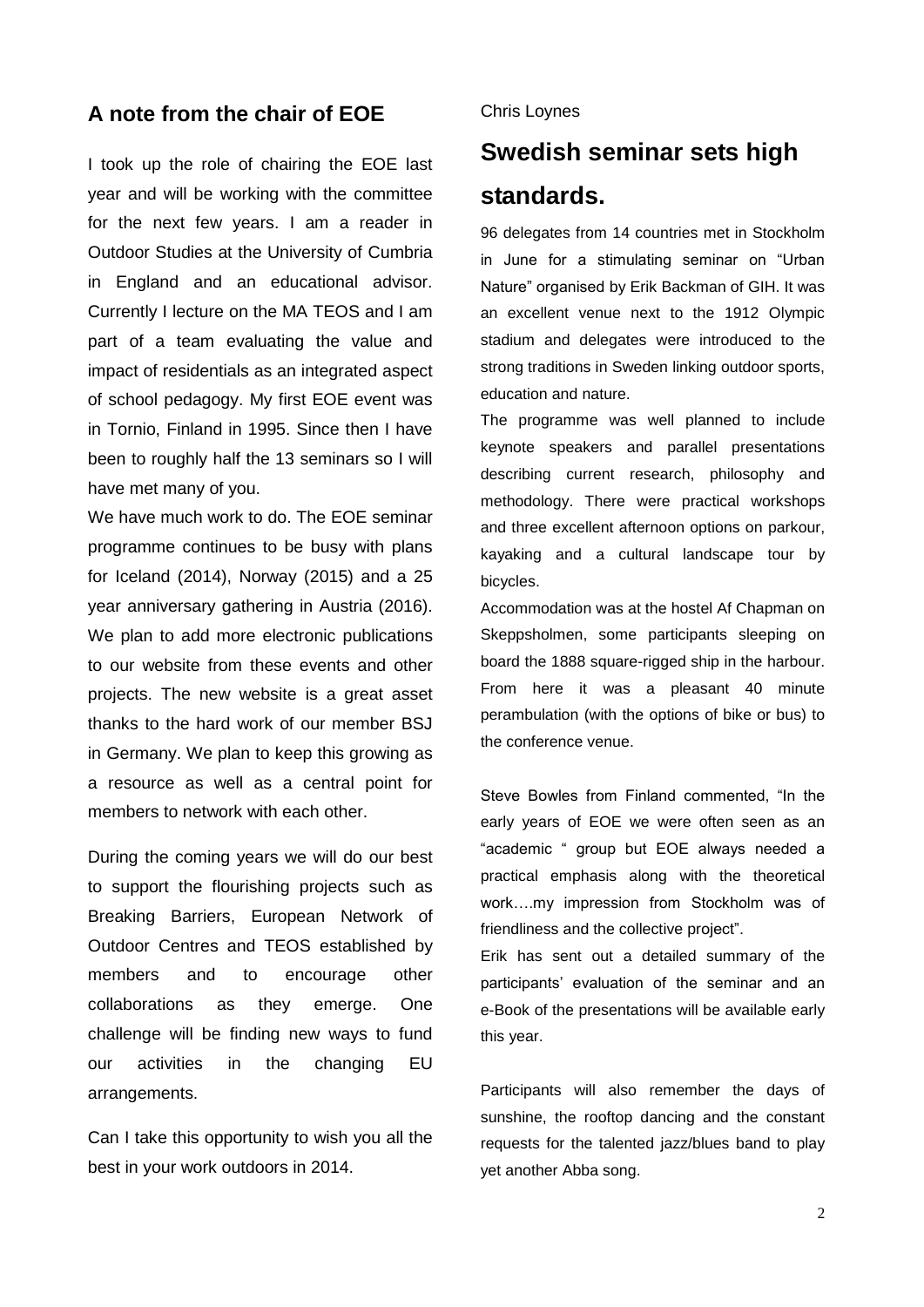# **EOE- Outdoor Education Centres Network**

This special interest group was formed at the Derwent Hill seminar in October 2012. The first planning meeting was organised by Irena Kokalj (CSOD) and held at Planica, Slovenia in May 2013. Nine participants took part, representing 5 countries: Irena Kokalj (CSOD, Slovenia) Jochem Schirp, Peter Becker and Simona Lison (bsj, Germany) Tanja Liimatainen and Ilpo Kauppinen (Metsäkartano, Finland) Irmina Łachacz (Frajda, Poland) and Geoff Cooper (Low Bank Ground and Brathay, UK).

Agreement was reached on the aim of the Network: *"TO PROMOTE THE VALUE OF OUTDOOR EDUCATION CENTRES FOR LIFELONG LEARNING, HEALTHY LIFESTYLES AND ACTIVE CITIZENSHIP ACROSS EUROPE"* This will be achieved by:

- 1. Supporting outdoor education for its own value as an active, practical, co-operative and lifelong approach to learning.
- 2. Supporting outdoor education as a means of delivering aspects of the school curriculum.
- 3. Sharing philosophy and good practice across outdoor education centres.
- 4. Developing new practice.
- 5. Understanding political and educational systems in European countries and how they influence outdoor education.

A second meeting was organised by Irmina Łachacz at Frajda in Poland in January 2014. The theme was "Aesthetics and Outdoor Learning" and the group drew up proposals for an

application for EU funding under the new Erasmus + programme. This will be a substantial two year project to incorporate a "Training for Trainers" seminar, a multilateral youth event and a series of job shadowing sessions between the Outdoor Education Centres in the network. The project will also have a research component.

See the website for further information.



Aesthetic approaches at Frajda, Poland

#### **Real World Learning Network**

Geoff Cooper was invited to make a short presentation as a representative of EOE to the Real World Learning Conference at Planica in Slovenia in November 2013

This fieldwork-based European outdoor learning network is considering the value of outdoor science and how it can contribute to a more sustainable future. It has established four working groups:

**Group 1**- Developing quality criteria for success and assessment for learning.

**Group 2**- Outdoor Science and Sustainability.

**Group 3**- Pedagogical approaches to outdoor learning.

**Group 4**- Real world learning and developing career competencies.